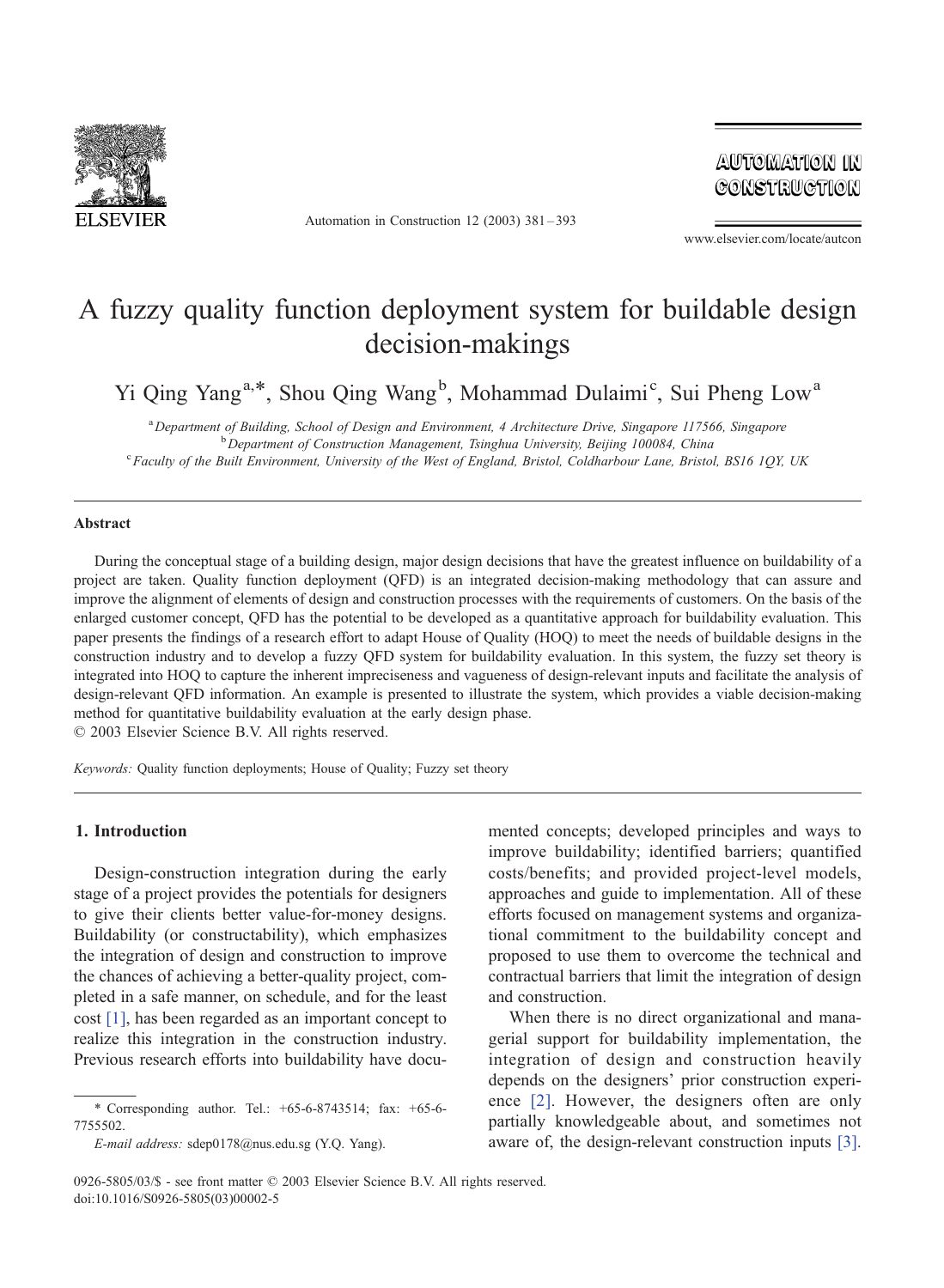In addition, the decision-making process at early design stages tends to be ill structured and occurs in an unsystematic way. Quality function deployment (QFD) is an integrated decision-making methodology that can assure and improve the alignment of elements of design and construction processes with the overall requirements of a construction project. QFD has the potential to aid the development of a structured and systematic method to support the process of buildabledesign decision making with suitable adoption and extension to facilitate its implementation.

The objective of this paper is to address the challenge of developing a fuzzy QFD system to support buildable design decision making. The research objectives are, first, to adapt House of Quality (HOQ) to provide a systematic and structured method to support the integrated decision-making process of buildable designs; second, to integrate fuzzy set theory into HOQ to facilitate the processing of design-relevant QFD information.

#### 2. Quality function deployment

#### 2.1. An overview of QFD

The basic rationale of QFD is to systematically take the customers' desires down to the level of detailed operations. The two QFD processes, the American Supplier Institute's (ASI) Four-Phase approach and the GOAL/QPC Matrix of Matrices approach, are widely accepted as effective processes to implement it [\[4\].](#page--1-0) The ASI's Four-Phase approach translates the customers' needs into technical requirements, and subsequently component characteristics, process steps and operational steps (Fig. 1). Each of the translations uses a matrix, called a House of Quality (HOQ) [\(Fig. 2\).](#page--1-0) HOQ is a very complex matrix [\[5\]](#page--1-0) that provides means for interfunctional planning and communications [\[6\].](#page--1-0) The fundamental rationale of HOQ is introduced in several publications (e.g. [Refs. \[5,6\]\)](#page--1-0).

## 2.2. Applications and developments of QFD

QFD is not only a technical tool, but also a managerial philosophy that can help enhance the organizational and managing effects. Technically, QFD can reduce the product development time, while simultaneously improving product quality and delivering the product at a lower cost, and consequently can increase the market share [\[7\].](#page--1-0) QFD can also facilitate continuous product improvement with emphasis on the impact of organization learning on innovation [\[8\].](#page--1-0) However, QFD also has some drawbacks; for instance, the amount of time to implement it [\[5\],](#page--1-0) the difficulty in manually recording the QFD matrix in a paper form [\[9\],](#page--1-0) and the qualitative and subjective decision-making process[\[10\].](#page--1-0) These drawbacks have promoted the need for new approaches to the application of the conventional QFD approach [\[10\].](#page--1-0) Various quantitative methods, such as analytic hierarchy process (e.g. [Ref. \[11\]\)](#page--1-0), artificial neural networks (e.g. [Ref. \[10\]\)](#page--1-0), and fuzzy



Fig. 1. The four-phase approach of QSD [\[8\].](#page--1-0)